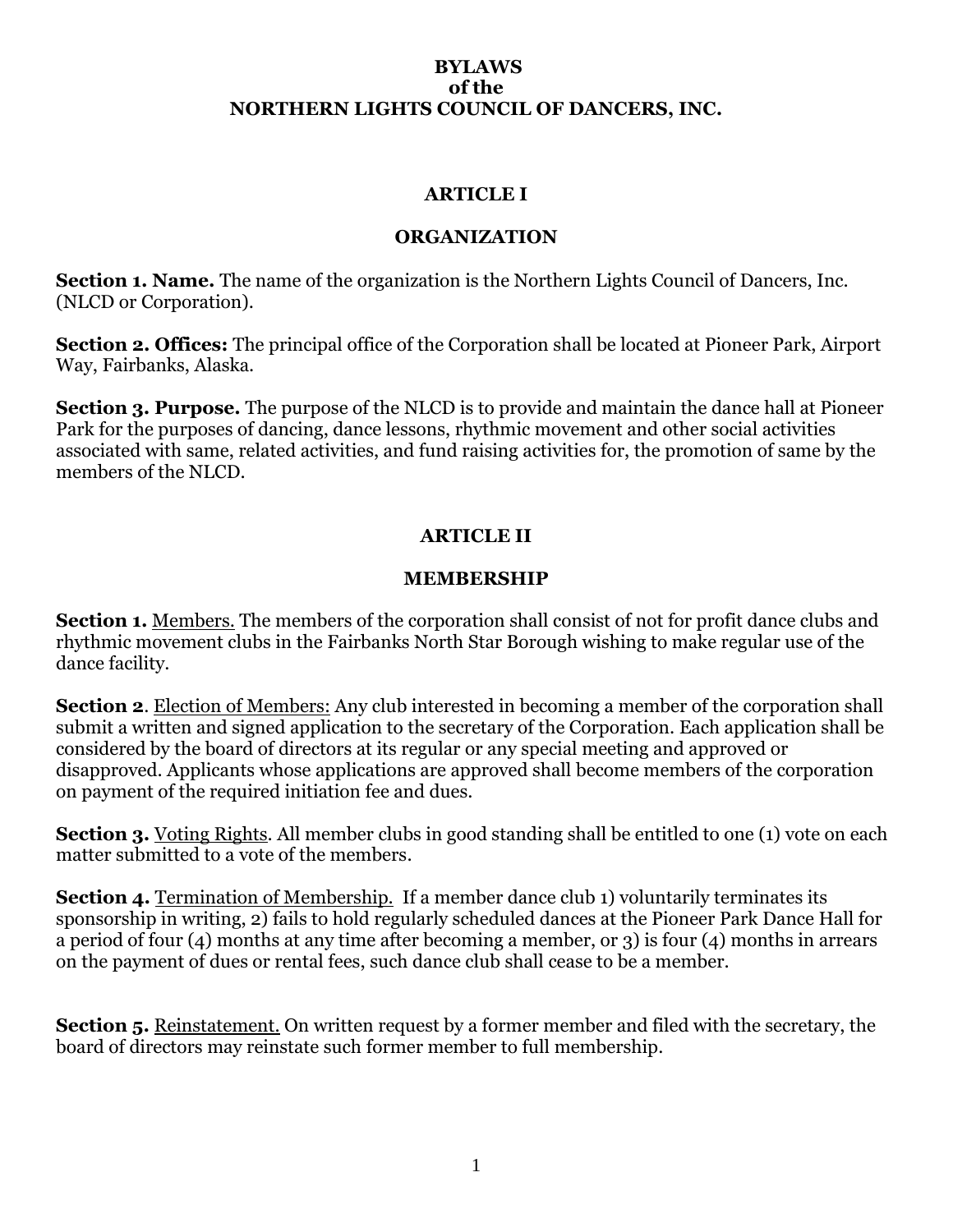# **ARTICLE III**

## **MEETINGS**

**Section 1.** Annual Meeting. An annual meeting of the member clubs and their membership shall be held at Pioneer Park on/or before the fifteenth (15) day of October in each year, beginning with the year 1987 for the purpose of transacting such business as may come before the meeting. Each member club shall have one vote on any matter submitted to a vote of the membership.

**Section 2.** Notice of Meetings. Written notice stating the place, day, and hour of any meeting of members shall be delivered either personally or by mail or e-mail to each member entitled to vote at such meeting, not less than ten (10) nor more than seventy (70) days before the date of such meeting. In case of a special meeting, the purpose for which the meeting is called shall be stated in the notice. Meeting notices shall also be posted at the dance facility 30 days prior to the meeting.

**Section 3.** Ouorum. A majority of club members present shall constitute a quorum.

# **ARTICLE IV**

# **BOARD OF DIRECTORS**

**Section 1.** General Powers. The affairs of the Corporation shall be managed by its board of directors.

**Section 2.** Number, Tenure, and Qualifications. The number of directors shall be one (1) per member club. Directors shall be elected or appointed by the member clubs. The Superintendent of Pioneer Park shall be an ex-officio member of the Board of Directors with no vote.

**Section 3.** Regular Meetings. The board of directors shall provide, by resolution, the time and place for holding regular meetings without other notice than such resolution.

**Section 4.** Special Meetings. Special meeting of the board of directors may be called by or at the request of the president or any three (3) voting directors, and shall be held at the principal office of the Corporation or at such other place as the directors may determine.

**Section 5.** Attendance. If a director misses three (3) consecutive meetings without being excused, his office will be considered vacant. The affected club shall be notified of their director's status. All paid up general members of the active clubs may attend any of the regular or special corporation meetings. Club Members will be able to comment at the designated agenda time but will not have a vote.

**Section 6.** Voting Rights. Each director shall be entitled to one (1) vote on each matter submitted to a vote of the directors. If the director of a club will be absent from a regular meeting, the member's club may appoint in writing an acting director with full proxy to represent that director in that meeting.

**Section 7.** Notice. Notice of any special meeting of the board of directors shall be given at least two (2) days previously thereto. The attendance of a director at any meeting shall constitute a waiver of notice of such meeting.

**Section 8.** Quorum. A majority of the board of voting directors shall constitute a quorum for the transaction of business at any meeting of the board; but if less than a majority of the voting directors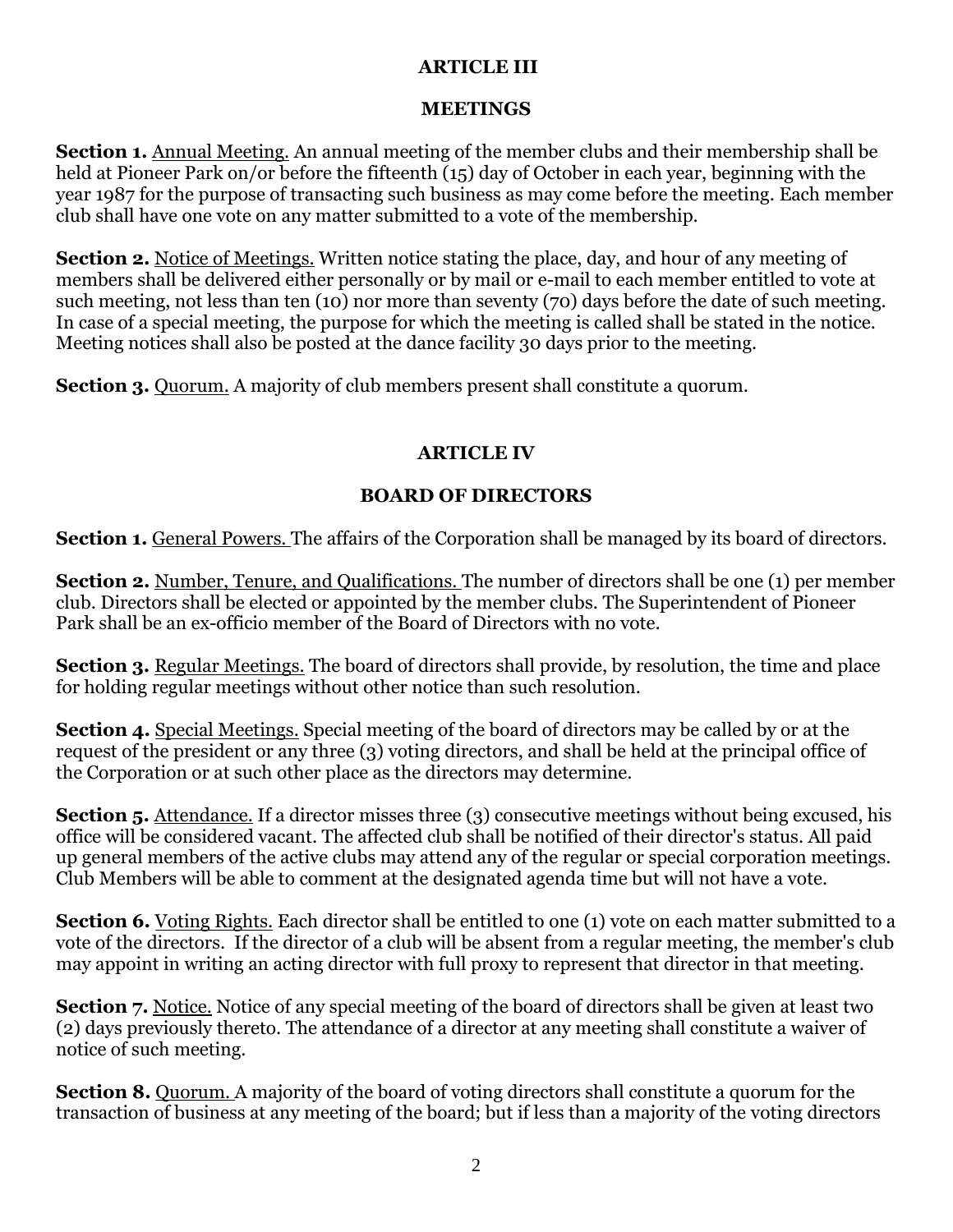are present at any meeting, a majority of the directors present may adjourn the meeting from time-totime without further notice.

**Section 9.** Vacancies. Any vacancy occurring in the board of directors and any directorship to be filled by reason of an increase in the number of directors, shall be filled by appointment by the member club in which the vacancy occurred. A director appointed to fill a vacancy shall serve for the unexpired term of his predecessor.

**Section 10.** Compensation. Directors as such shall not receive any stated salaries for their services.

Section 11. Conduct of Meeting. Meetings of the members will be conducted using parliamentary procedures.

# **ARTICLE V**

# **OFFICERS**

**Section 1.** Officers. The officers of the Corporation shall be president, vice president, secretary, and treasurer.

**Section 2.** Election and Term of Office. The officers of the Corporation shall be elected annually by the board of directors at the September meeting of the board of directors. Each officer shall hold office until his successor has been duly elected and qualified.

**Section 3.** Vacancies. A vacancy in any office because of death, resignation, removal, disqualification, or otherwise, may be filled by the board of directors for the unexpired portion of the term.

## **Section 4.** Powers and Duties.

President: The President of the board shall preside at all meetings, be an ex-officio member of all committees, and have the powers and authority and shall perform and discharge all other duties evolving upon the office.

Vice President: The Vice President shall perform all the duties of the President in his absence, serve as parliamentarian and have the powers and authority and shall perform and discharge all other duties evolving upon the office.

Secretary: The Secretary shall keep the corrected minutes of all meetings, the official membership list, list of standing and special committees and all corporate documents. He/She shall conduct the Corporation's correspondence and have the powers and authority and shall perform and discharge all other duties evolving upon the office.

Treasurer: The Treasurer shall keep correct and complete books and records of account for the corporation. He/She shall collect and deposit all monies, pay all bills, and prepare written financial reports. He/She shall have the powers and authority and shall perform and discharge all other duties evolving upon the office.

All books and records of the Corporation may be inspected by any member, or his agent or attorney, for any proper purpose at any reasonable time.